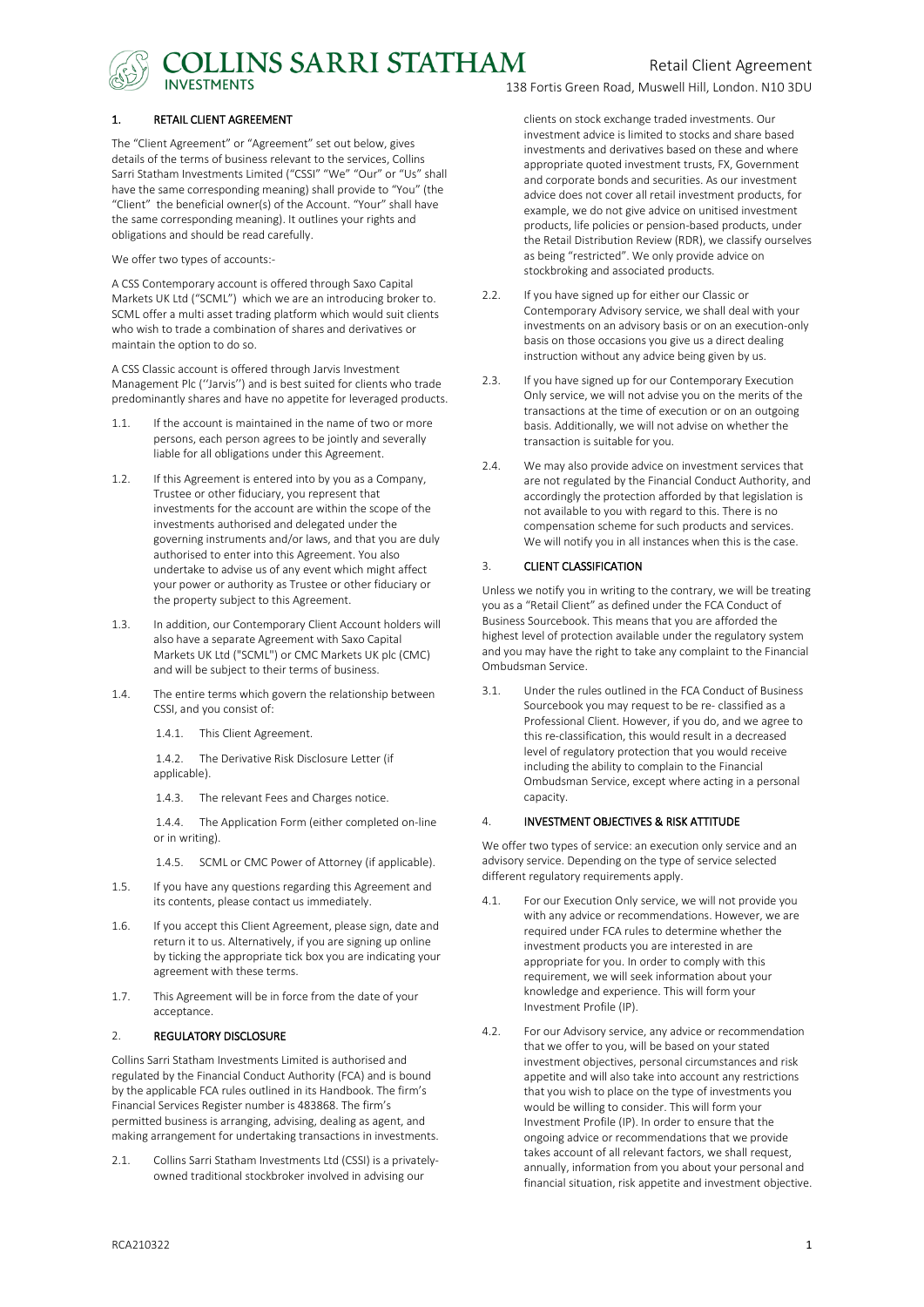

- 4.2.1. If there is a change in your personal circumstances, investment objectives, risk appetite which would impact on the advice or recommendations we give you, you must notify us immediately.
- 4.2.2. When assessing and giving advice or investment recommendations CSSI will rely upon the truth, accuracy and completeness of the information that you have provided to us and that from your IP.
- 4.2.3. We will provide you with a copy of your agreed IP on opening your account and annually thereafter.

#### 5. COMMUNICATIONS

We shall act on instructions given by you. We can accept instructions from you either in person, by letter, email, fax or telephone. Our preferred method is via telephone. These instructions will be acknowledged either in person, by letter, email, fax or telephone.

- 5.1. On telephoning, you may be asked a number of security questions should there be concerns that the instructions being received are from someone other than the named account holder.
- 5.2. You should keep your account details safe and secure at all times.
- 5.3. If you have asked for our advice on any investments, we may give that advice to you either in person, by letter, email, fax or telephone. Our preferred method is via telephone.
- 5.4. You shall notify us immediately of any change in your contact details; this includes name, residential address, telephone number and email address.
- 5.5. To enable us to provide a proper service to you, there may be occasions when we shall need to contact you without your express invitation. For example, it may be in your interest to buy or sell a particular investment and we would wish to be able to inform you of that fact. We shall, of course, comply with any other restrictions you may wish to impose.
- 5.6. In order to enable us to monitor compliance with the relevant FCA rules of conduct, and to avoid misunderstandings, we may make and keep a recording of our telephone conversations. Our recordings shall be and shall remain our sole property and will be accepted by you as conclusive evidence of orders, instructions or conversations so recorded. You agree that we may deliver copies of transcripts of such recordings to any court or regulatory framework.
- 5.7. We shall be entitled to act for you upon instructions given or purporting to be given by you or any other person authorised by you to act on your behalf without any further enquiry as to the genuineness, authority or identity of the person giving or purporting to give such instructions.

#### 6. DATA PROTECTION

The information you provide us will be used as a basis for the advice we give, to administer any applications, to deal with your queries, and to bring to your attention other services or products that relate to the services we provide you.

6.1. CSSI is registered as a data controller in the UK under Data Protection legislation.

138 Fortis Green Road, Muswell Hill, London. N10 3DU

- 6.2. The information you give us may be disclosed to third parties, such as product providers [for the sole purpose of processing an application], Identity and verification providers (to fulfil our regulatory obligations in respect to money laundering and fraud) our regulators who have legal authority to check all our records, Consultants [who help us ensure that we abide by any applicable laws and regulations] and our Auditors.
- 6.3. Whilst you are a client, we shall hold information about you on computer and/ or paper files which are subject to Data Protection legislation and which we are obliged to keep for at least 6 years. You have the right to inspect the data we hold about you.
- 6.4. By instructing us to act on your behalf and by signing this agreement you will be contracting with us to allow us to process this information. Please see the privacy policy on our website for more details.
- 6.5. Whilst we attach great importance to client confidentially, we reserve the right to disclose any information about you or your investments that is requested by our regulator or any other body to whom we are otherwise required by law or regulation to disclose such information.

#### 7. GOVERNING LAW AND JURISDICTION

This agreement shall be governed by English Law and shall be subject to the jurisdiction of the Courts of England and Wales.

7.1. All agreements and supplementary documentation between CSSI and you will be undertaken in English.

#### 8. FEES AND CHARGES

For both our Advisory and Execution Only services, our charges are set out in our published fees and charges sheet; a copy of which is provided with this client agreement. These are also available on our website.

8.1. Please note that we may receive a commission or other benefit in respect of the transactions that we arrange for you. For example, we may receive a commission from the trading venue used when we place a transaction for you. Further details will be included in periodic reports and upon request.

#### 9. TRADE EXECUTION AND CUSTODY SERVICES

- 9.1. If you have applied for our Contemporary service, you will have also entered into a separate agreement with SCML or CMC.
- 9.2. If you have applied for our Classic service, you have entered into an Agreement with Jarvis Investment Management Plc (''Jarvis''), whereby CSSI has an agreement with Jarvis for the provision of safe custody, nominee and associated services on your behalf.
	- a. By entering into this Client Agreement, you authorise us as your agent to enter into an agreement with Jarvis in order that we can arrange for Jarvis to execute orders on your behalf.
	- b. Acceptance of this Agreement will constitute the formation of a contract between you and Jarvis in so far as we may arrange for Jarvis to provide you with settlement, safe custody, nominee and associated services; we may transmit your instructions to Jarvis; and you agree to be bound by our obligations to Jarvis and that your identification documents may be passed to Jarvis upon their request and become a client of Jarvis for settlement and custody purposes only.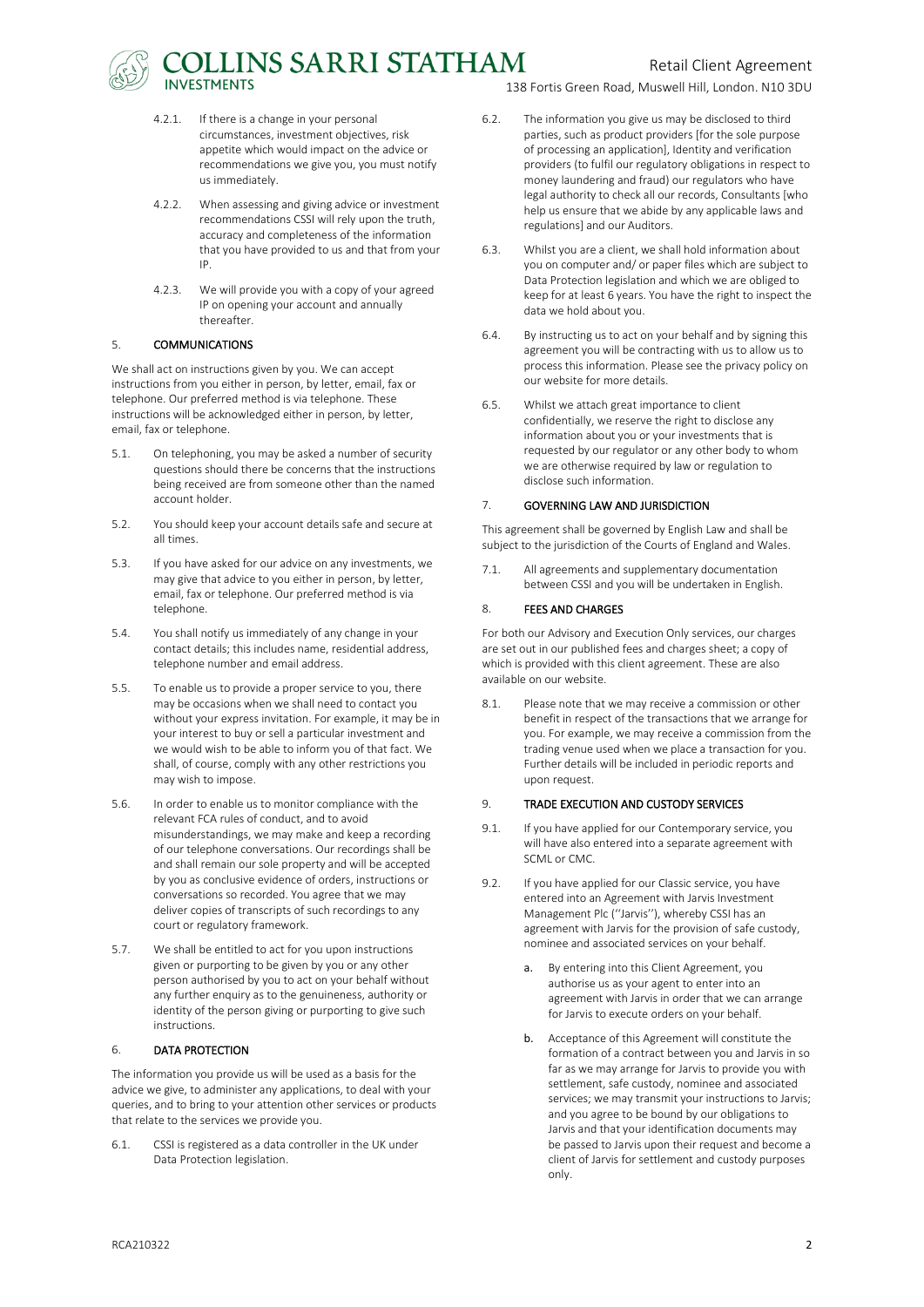# OLLINS SARRI STATHAM

- c. CSSI will act as your agent in arranging for Jarvis to execute orders. Jarvis will not accept instructions directly from you.
- d. Your investments will be pooled with investments held for other clients. This means that your investments will not be identified by separate share certificates.
- e. Jarvis Investment Management Plc is registered in England, company number 1844601 and has its registered and principal place of business at 78 Mount Ephraim, Royal Tunbridge Wells, Kent TN4 8BS. Jarvis is authorised and regulated by the FCA. The firm's Financial Services Register number is: 116413. Jarvis is a member of the LSE.

## 10. CLIENT MONEY & ASSETS

CSSI is not permitted by the FCA to hold client assets or money.

- 10.1. Before executing any instruction to purchase investments, or to trade on margin we shall ask for sufficient money to cover the purchase and this will need to be deposited within your account at either SCML, CMC or Jarvis.
- 10.2. For our Classic account holders, your money will be held as client money by Jarvis and will be dealt with in accordance with the FCA (client money) rules, which requires them to hold your money in a client bank account, established with statutory trust status. Your money will be held in a pooled client account held at an approved bank appointed by Jarvis.
- 10.2.1. Any stock held on your behalf will be held in the name of an authorised nominee account or a custodian appointed by Jarvis.
- 10.2.2. When you deal in investments held overseas, you agree that your money might be held at an approved bank, intermediate broker, settlement agent or other counterparty outside of the UK. In such circumstances the legal and/or regulatory regime applied will be different from that of the UK and in the event of a default your money may be treated differently from that applied if the money was held in the UK.
- 10.3. For our Contemporary account holders your money will be held as client money by SCML or CMC. All retail client funds (including cash balances, any unrealised profits and funds used as margin collateral) received by SCML or CMC are held in trust in one or more segregated bank accounts with the retail clients as beneficiaries.

## 11. BEST EXECUTION POLICY

Our best execution policy will apply unless we hear to the contrary from you. Full details are available on our website or on request. The key points are:

- 11.1. When executing an instruction on your behalf, we are required to take all sufficient steps to obtain the best possible result (or "best execution") and to consider the characteristics of the order and the financial instrument concerned. We have arrangements in place to assess the most appropriate route to execute your instructions.
- 11.2. Our policy and the venues we use are monitored on a regular basis and formally reviewed, at least annually, to ensure that all instructions are executed promptly and accurately.

138 Fortis Green Road, Muswell Hill, London. N10 3DU

- 11.3. We will take into consideration a range of different factors, primarily price, but we may also include such other factors as the cost of the transaction, the need for timely execution (speed of execution), the likelihood of execution and settlement including the liquidity of the market which may make it difficult to even execute an order, the size of the order and the nature of the financial transaction including whether it is executed on a regulated market or over the-counter.
- 11.4. We will seek to execute all trade instructions within an hour of receipt and certainly within the same trading day. If for any reason we are unable to do this, we will make every effort to inform you and take further **instructions**
- 11.5. We accept the following types of orders: Market, At Limit, Stop Loss, Buy Stop or Trailing stop order. Unless you advise us to the contrary will usually use Market.
- 11.6. Where it will not be to your disadvantage, we may aggregate an order for you with those of other clients in order to streamline our processes or get the best price.
- 11.7. Where we require more information in order to undertake any appropriateness assessment required by law or regulation before being able to proceed with an instruction, your failure or delay in providing this information will result in delays in accepting and executing your instruction and the foregoing provisions of this clause must be read and construed accordingly in such circumstances.
- 11.8. We do not accept liability for any loss resulting from the failure or delay on the part of a third party in respect of the execution of your instruction, or for your instructions being executed at a different price than that which could have been obtained if the instruction had been executed at the time anticipated by you.
- 11.9. Notwithstanding the above, we reserve the right to delay the processing of any instruction if, we cannot readily deal in the investment to the value of the instruction on the processing date and within the times set out above; or it is not reasonably practicable for us to process the instruction on that date due to circumstances beyond our control (including, but not limited to, any minimum dealing limit applied to the investment in question), in such circumstances, we will normally process the instruction on the first business day upon which it becomes reasonably practicable for the instruction in question to be executed after the end of the period of delay, subject to the sub clauses above.

# 12. GENERAL RISK WARNINGS

- 12.1. The market information relating to the past performance of an investment is not necessarily a guide to its performance in the future.
- 12.2. The value of investments or income from them may go down as well as up. As stocks and shares are valued from second to second, their bid and offer value fluctuates, sometimes widely.
- 12.3. The value of investments may rise or fall due to the volatility of world markets, interest rates and capital values or, for investments held in overseas markets, changes in the rate of exchange in the currency in which the investments are denominated.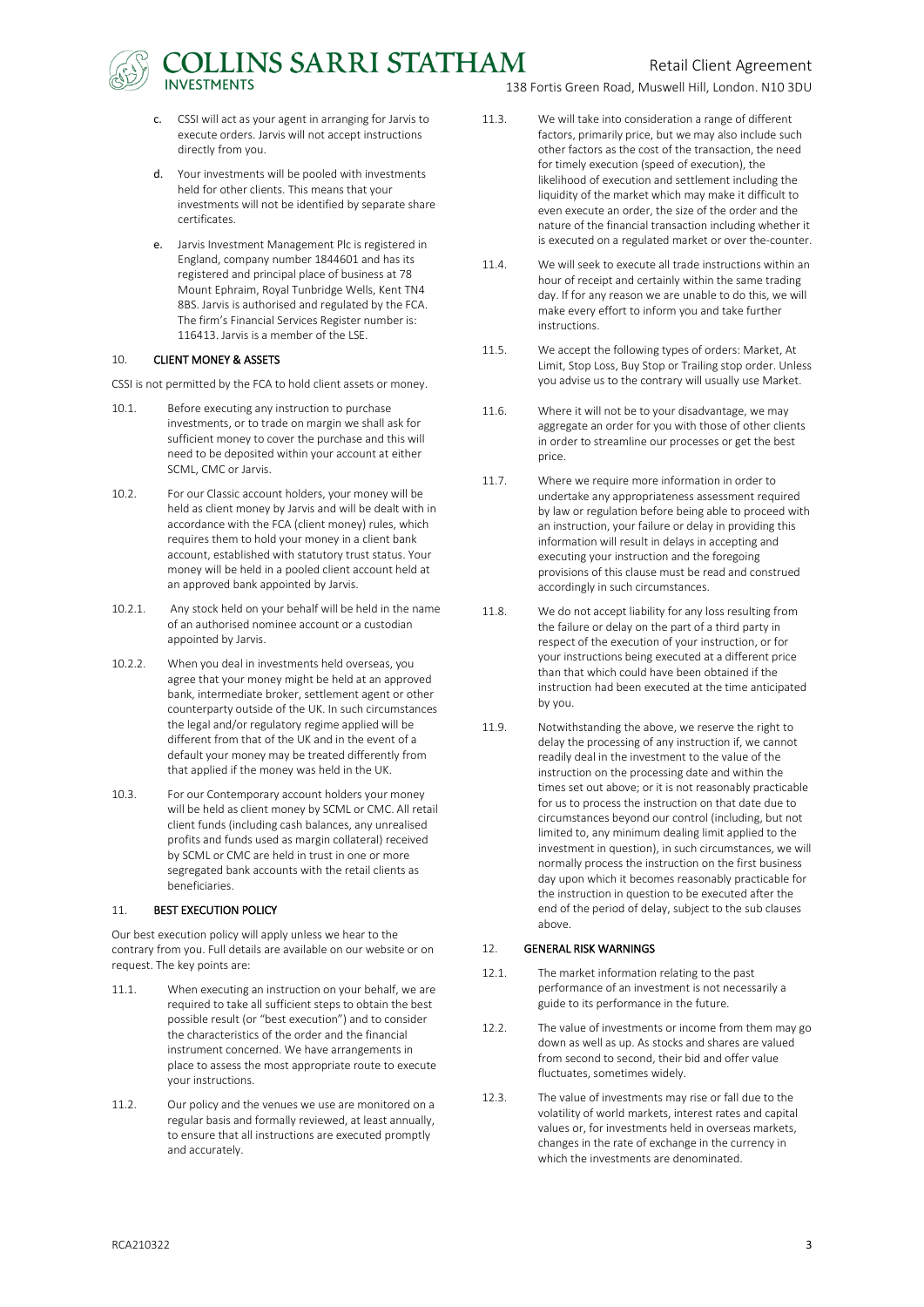COLLINS SARRI STATHAM

Retail Client Agreement

138 Fortis Green Road, Muswell Hill, London. N10 3DU

- 12.4. You may not necessarily get back the amount you invested.
- 12.5. You should carefully consider in the light of your financial resources whether investing in stocks and shares is suitable for you.

#### 13. COMPLEX PRODUCTS RISK WARNING including CFDs

The target market for complex products is experienced investors with a high tolerance for risk. The structures involved may not be clear or straightforward.

- 13.1. CFDs (Contract for Differences) offer short term exposure to market volatility and investors should be confident in their understanding of the nature and exposure to risk of these investments. Please note that CFDs are considered high risk products.
- 13.2. You can lose more than your initial deposit rapidly and substantially. You should be satisfied that the product is suitable for you in the light of your circumstances and financial position.
- 13.3. In deciding whether to trade in CFDs, you should be aware of the following points: CFDs can only be settled in cash; Investing in a CFD/Spread Bet carries the same risks as investing in a future or an option or other derivative product.
- 13.4. Contingent liability investment transactions, which are margined, require you to make a series of payments against the purchase price, instead of paying the whole purchase price immediately. If you trade in contracts for differences, you may sustain a total loss of the margin you deposit to establish or maintain a position. If the market moves against you, you may be called upon to pay substantial additional margin at short notice to maintain the position. If you fail to do so within the time required, your position may be liquidated at a loss, and you will be responsible for the resulting deficit. Even if a transaction is not margined, it may still carry an obligation to make further payments in certain circumstances over and above any amount paid when you entered the contract.
- 13.5. Before you begin to trade, you should obtain details of all commissions and other charges for which you will be liable. If any charges are not expressed in money terms (but, for example, as a percentage of contract value), you should obtain a clear and written explanation, including appropriate examples, to establish what such charges are likely to mean in specific money terms. In the case of futures, when commission is charged as a percentage, it will normally be as a percentage of the total contract value, and not simply as a percentage of your initial payment.

#### 14. SMALLER COMPANIES RISK WARNING

There is an extra risk of losing money when shares are bought in some smaller companies including "penny shares". There can be a big difference between the buying price and the selling price of these shares and if they have to be sold immediately, you may get back much less than you paid for them or in some circumstances, it may be difficult to sell at any price. It may also be difficult for you to obtain reliable information about the value of this investment or the extent of the risks to which it is exposed.

#### 15. FOREIGN EXCHANGE RISK WARNING

Foreign exchange trading and investments based in currencies other than local currency (GBP) may be affected by changes in the exchange rate that may cause the income or value of the investment to go up or down.

- 15.1. Trading foreign exchange on margin carries a high level of risk and may not be suitable for all investors. The high degree of leverage can work against you as well as for you.
- 15.2. Before deciding to trade foreign exchange, you should carefully consider your investment objectives, level of experience, and risk appetite.
- 15.3. The possibility exists that you could sustain a loss greater than your initial deposit.

#### 16. INVESTMENT TRUST WARNING

Investment Companies including investment trusts use or may have the ability to use gearing as an investment strategy or may invest in companies that use gearing. Movements in the price of these securities may be more volatile than the movement in the price of the underlying investment. The investments may be subject to sudden and large falls in value, and you may get back nothing at all if the fall in value is sufficiently large.

#### 17. EXCHANGE TRADED FUNDS (ETFs) RISK WARNING

ETFs are investment funds, traded like shares which hold assets such as shares, commodities or bonds. They normally closely track the performance of a financial index, and as such, their value can go down as well as up and you may get back less then you originally invested. Some ETFs rely on complex investment techniques, or hold riskier underlying assets, to achieve their objectives.

17.1. The value of an ETF may be affected by market values, interest rates, exchange rates, volatility, dividend yields and issuer credit ratings. These factors are interrelated in complex ways and, as a result, any losses or gains could be magnified.

#### 18. BOND RISK WARNING

Bonds are loans to a government or company. They are also known as debt instruments and cover the categories of Debt Securities and Fixed Income instruments. Generally, they will be more stable than share-based investments but in some circumstances (particularly when interest rates are changing) they can be more volatile. In the event of an issuer experiencing financial difficulty there may be a risk to some or all of the capital invested.

#### 19. CONFLICTS OF INTEREST

In the event of any conflict arising between our own interests and those of any client, or if we may have a material interest in a transaction to be entered into with or for a client, we will endeavour to eliminate it where possible. Where we cannot do so, we will inform you and obtain your consent before we carry out your instructions. If appropriate we shall decline to act.

19.1. We aim to be fair and reasonable in all our dealings with you. We have established procedures relating to Conflicts of Interests and Personal Account Dealing and these can be provided on request.

#### 20. MARKET ABUSE

You agree that you will not deliberately, recklessly or negligently by act or omission engage in market abuse (within the meaning of Part VIII of the Financial Services and Markets Act 2000) or insider dealing (within the meaning of Part V of the Criminal Justice Act 1993) or require or encourage another person to do so.

20.1. Market abuse is a civil offence for which the sanctions include an unlimited fine. Insider dealing is a criminal offence for which you can be prosecuted, fined and imprisoned. If you are in any doubt as to your position, you should seek independent legal advice.